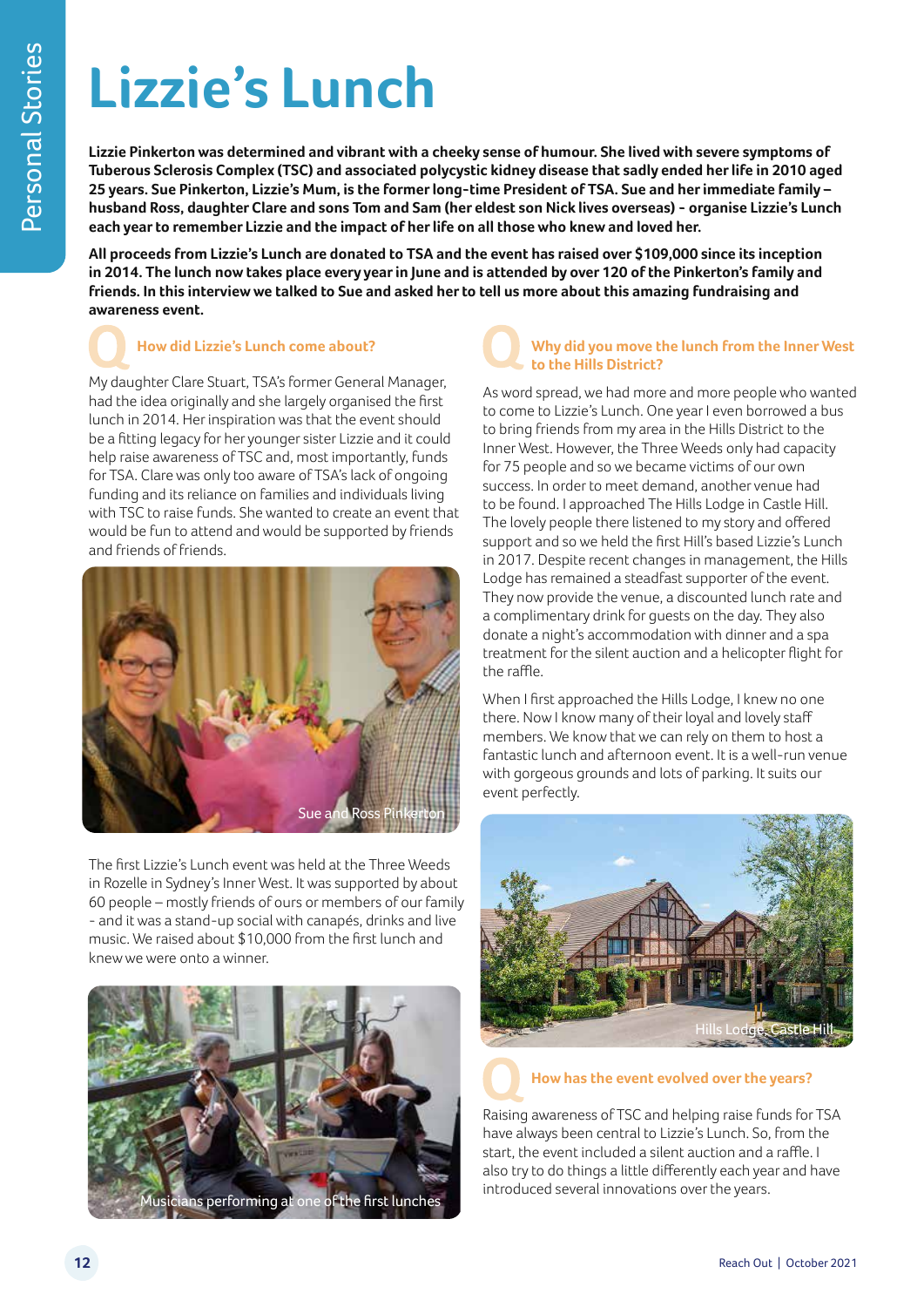

This year, the auction and raffle went digital for the

first time. I was not sure how that would go – particularly as we have quite a few older, dare I say, less tech savvy guests – but it was hugely popular. We had quite a few people who were bidding against each other on their phones whilst sitting next to each other at the same table. I think the ease of bidding and buying was one of the factors that helped us achieve our best fundraising result to date.

Growing in popularity are the other fundraising initiatives which now include a Mystery Wine Wall with about 100 bottles of quality wine donated by a few big-hearted donors. For a \$25 ticket,

guests 'blind' pick a bottle and most are worth well more than the ticket price. And, for the first time this year, we had Lucky Envelopes. For \$50, guests received a mystery prize which was either a voucher guaranteed to be valued at over \$50 or a chance to select something from the 'Pick a Prize' table which also had prizes valued over \$50 or more. Not surprisingly, these Lucky Envelopes sold out within the first hour!



At every event we have a guest speaker – someone who lives with the daily challenges of TSC and can talk about life with TSC from the heart. It really helps people who do not know about TSC to connect with it and appreciate the impact it can have on the daily life of a family. Some of our friends knew that Lizzie had TSC but understandably did not really know what it was or fully appreciate what impact it had on us as a family. Lizzie's Lunch is a great way to raise

people's awareness of TSC and educate them about the impact it can have on the individual and the family. Our guest speakers' stories have been very moving. I appreciate their generosity in sharing the story of their TSC journey.

#### **What are the challenges in setting up an event like this?**

It takes a lot of Es. You have to put in Effort. You have to be Encouraging and Enthusiastic and you have to let the Event Evolve. Initially, you have to really put yourself out there. You have to approach lots of people and be prepared to ask – donors, potential guests, anyone you can really! And you have to be prepared to tell your story and explain what TSC is over and over again.

The great thing is that it gets easier over time as people

have to approach

potential guests, anyone you can

TSC is over and over again... The great thing is that it gets easier over time as people get to know you and the event and are happy to come

get to know you and the event and are happy to come along or donate prizes year after year. It's still time-consuming following up everyone who has said they'll donate and actually getting their donations, but I do it over the whole year and pace myself to try to avoid having a 'mad dash to the finishing line'.

> And, of course, one of the other challenges of running an annual lunch is mixing things up and coming up with changes for the next year to keep the event fresh and fun.

**So, what advice do you have for anyone interested in starting a fundraising and awareness event?**

Think about and use all your resources. Use every network available to you – friends, relatives, colleagues, casual acquaintances. Build relationships with the restaurants you eat at, the tradesmen you use, the friends with holiday houses. Talk to them about what you are trying to do and why – from the guy at the gym, to your hairdresser and the friend of a friend who you bump into while shopping. You will need them all as donors and/or attendees. And do not worry about starting small. It gives you a good chance to work it out along the way.

I recommend reaching out to TSA's fundraiser, Kate. She's a great support and can work with you to create your own unique event. I'd also be happy to chat to anyone who would like to organise something similar. It is a lot of work, especially the first year, but it's also incredibly fun and rewarding.